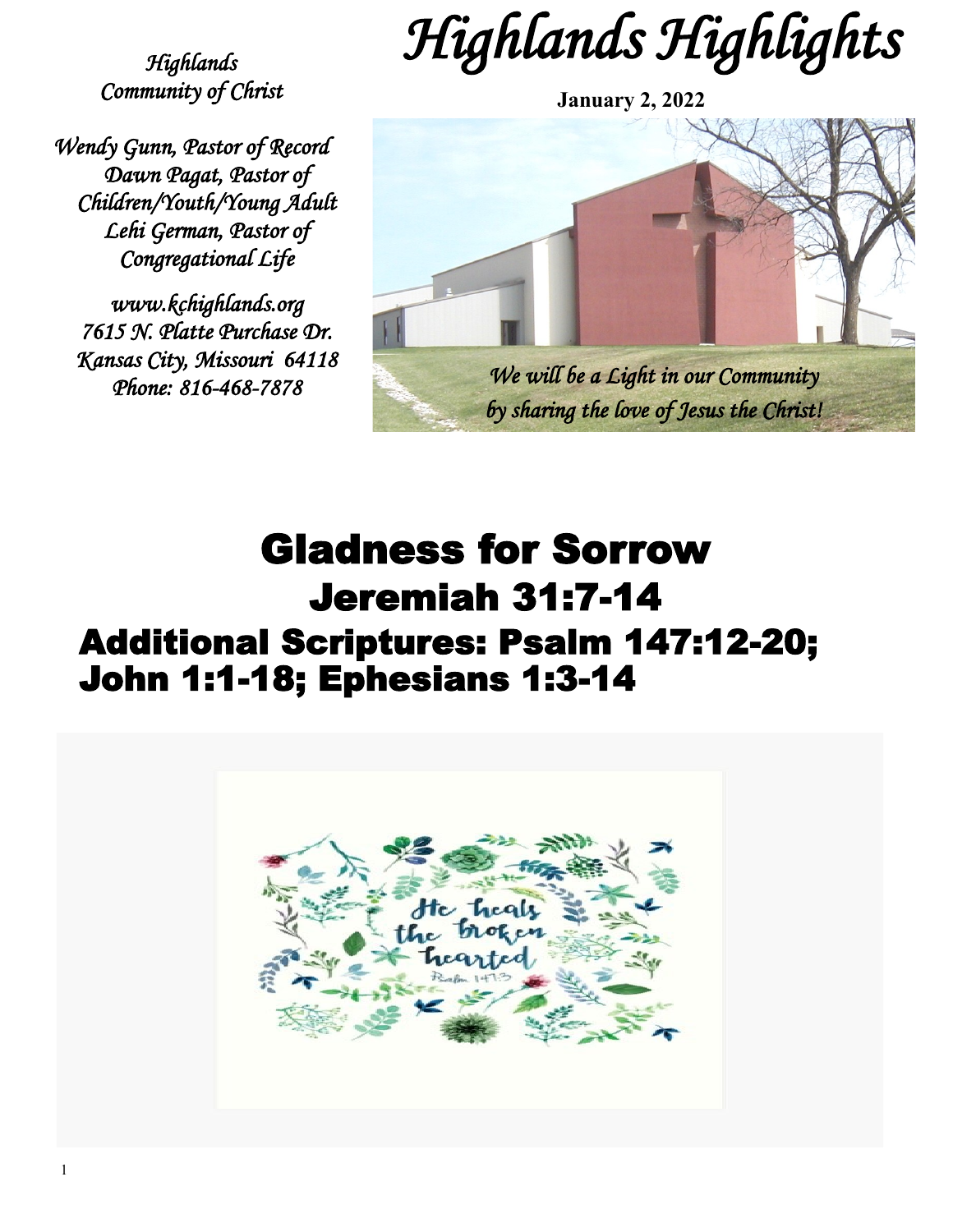### **Hybrid services**

Zoom:<https://us02web.zoom.us/j/87299866589>

Meeting ID: 872 9986 6589 Number for the phone: +1 312 626 6799

### **Presider: Evangelist Nancy Short Speaker: Elder Barbara Freund**

| Prelude                                     | <b>Barb Siebert</b>                 |
|---------------------------------------------|-------------------------------------|
| Welcome                                     | <b>Nancy Short</b>                  |
| <b>Call to Worship</b>                      | <b>Nancy Short</b>                  |
| *Hymn "Great Is Thy Faithfulness"           | <b>CCS 11</b>                       |
| <b>Invocation</b>                           | <b>Linda Kaercher</b>               |
| <b>Disciples Generous Response</b>          | <b>Jack Cavitt</b>                  |
| <b>Guided Meditation</b>                    | <b>Nancy Short and Congregation</b> |
| Hymn "The King of Love My Shepherd Is"      | <b>CCS 262</b>                      |
| <b>Scripture Reading</b>                    |                                     |
| <b>Communion Statement and Instructions</b> | <b>Nancy Short</b>                  |
| Hymn of Peparation "O Lord, How Can It Be"  | <b>CCS 529</b>                      |
| <b>Blessing and Serving of the Bread</b>    |                                     |
| <b>Blessing and Serving of the Wine</b>     |                                     |
| <b>Message "Gladness for Sorrow"</b>        | <b>Barbara Freund</b>               |
| <b>Meditation Music</b>                     | <b>Barb Siebert</b>                 |
| <b>Prayer for the New Year</b>              | <b>Evangelist Elaine Bradford</b>   |
| *Hymn "In Heavenly Love Abiding"            |                                     |
| <b>Sending Forth</b>                        | <b>Nancy Forth</b>                  |
| <b>Postlude</b>                             | <b>Barb Siebert</b>                 |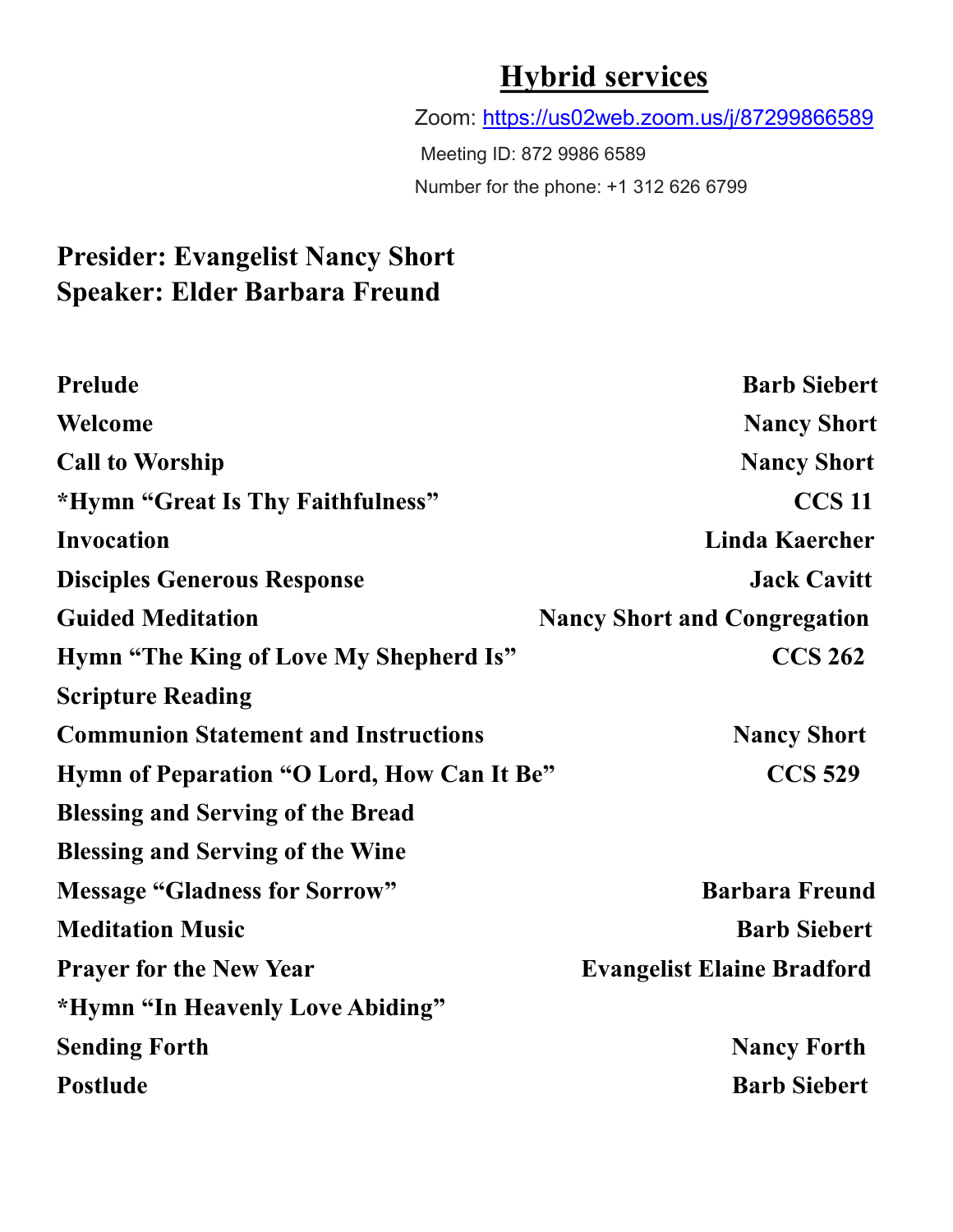# Join us for the following activities IN CHURCH AND ON ZOOM

**Sunday** 9:30 am **Adult Sunday School {in church only} Sunday 10:30 am Worship Service (in church and zoom)**

| January 2         | <b>Gladness for Sorrow</b>        | <b>Barbara Freund</b>  |
|-------------------|-----------------------------------|------------------------|
| <b>January 9</b>  | <b>Called by Name</b>             | <b>Missy Shields</b>   |
| <b>January 16</b> | A Sign of Things to Come          | Dawn Pagat             |
| <b>January 23</b> | <b>A Call to Ministry</b>         | <b>Don McLaughlin</b>  |
| <b>January 30</b> | <b>Speak Truth to Power</b>       | <b>Kathy Ruoff</b>     |
|                   | Wednesday 6:30 pm                 |                        |
|                   | <b>Prayer Service (zoom only)</b> |                        |
| <b>January 5</b>  | <b>Called by Name</b>             | <b>Missy Shields</b>   |
| January 12        | A Sign of Things to Come          | <b>Glenda Childs</b>   |
| January 19        | <b>A Call to Ministry</b>         | <b>Bob Mallett</b>     |
| <b>January 26</b> | <b>Speak Truth to Power</b>       | <b>Elaine Bradford</b> |

#### PRAYER CIRCLE

 For a prayer request call Nancy Short (816-865-4591) (not her home). If unable, call Pat Cavitt (816-786-0245) Then Nancy (or Pat) will call four Highlands members who will each call four more. Our pastors, and a few others, will receive a text message. All will join together in presenting your need to our Heavenly Father.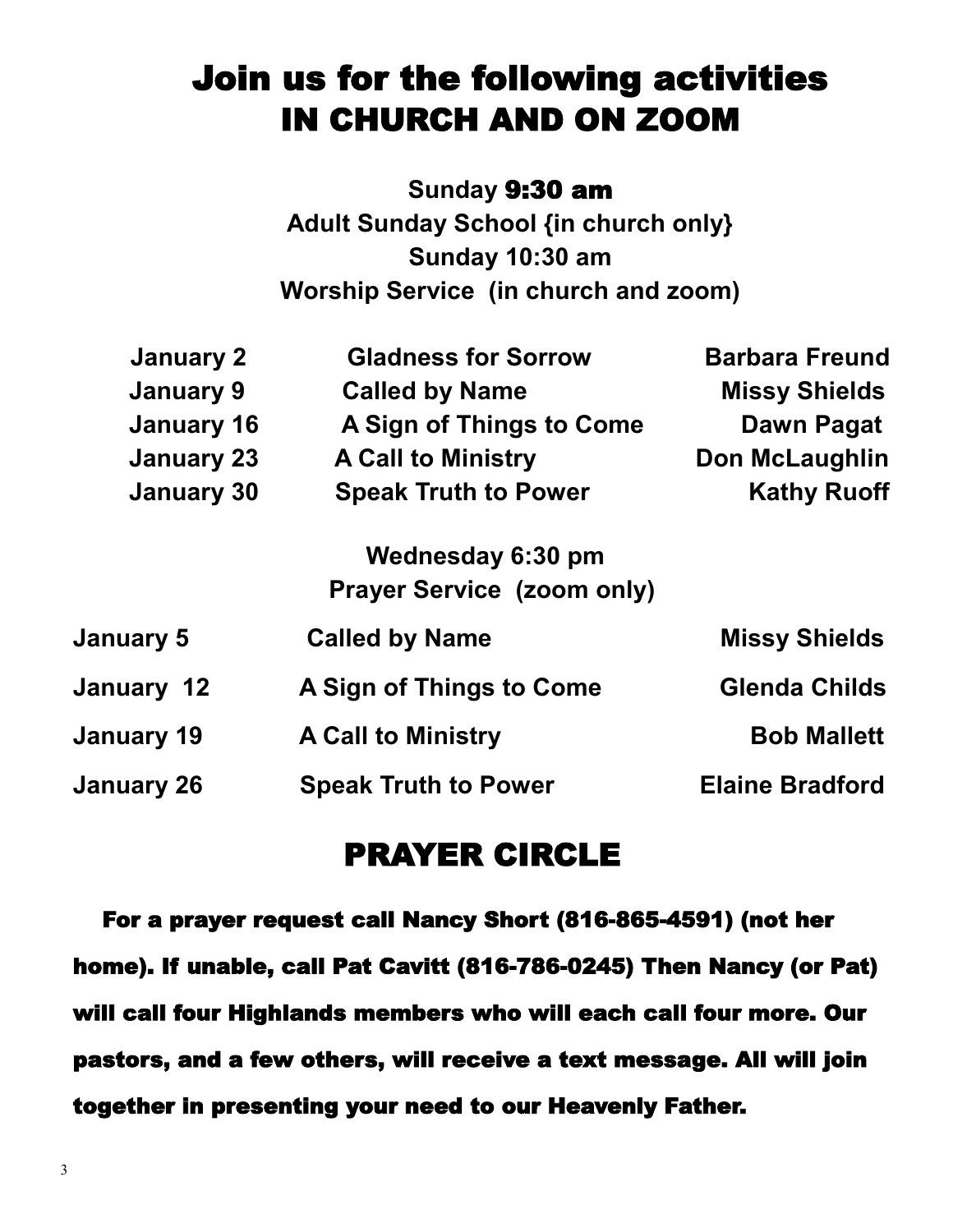#### **KUMBAYA MY LORD KUMBAYA**



"Kum-ba-yah Time" continues this Sunday for the youth of the congregation and friends **from 9:30am to 10:15am** in the Junior High room on the north side of the church.

Each week will be different. Come check it out! Sharon Pierce, Gary & Mary Libeer will be leading this.